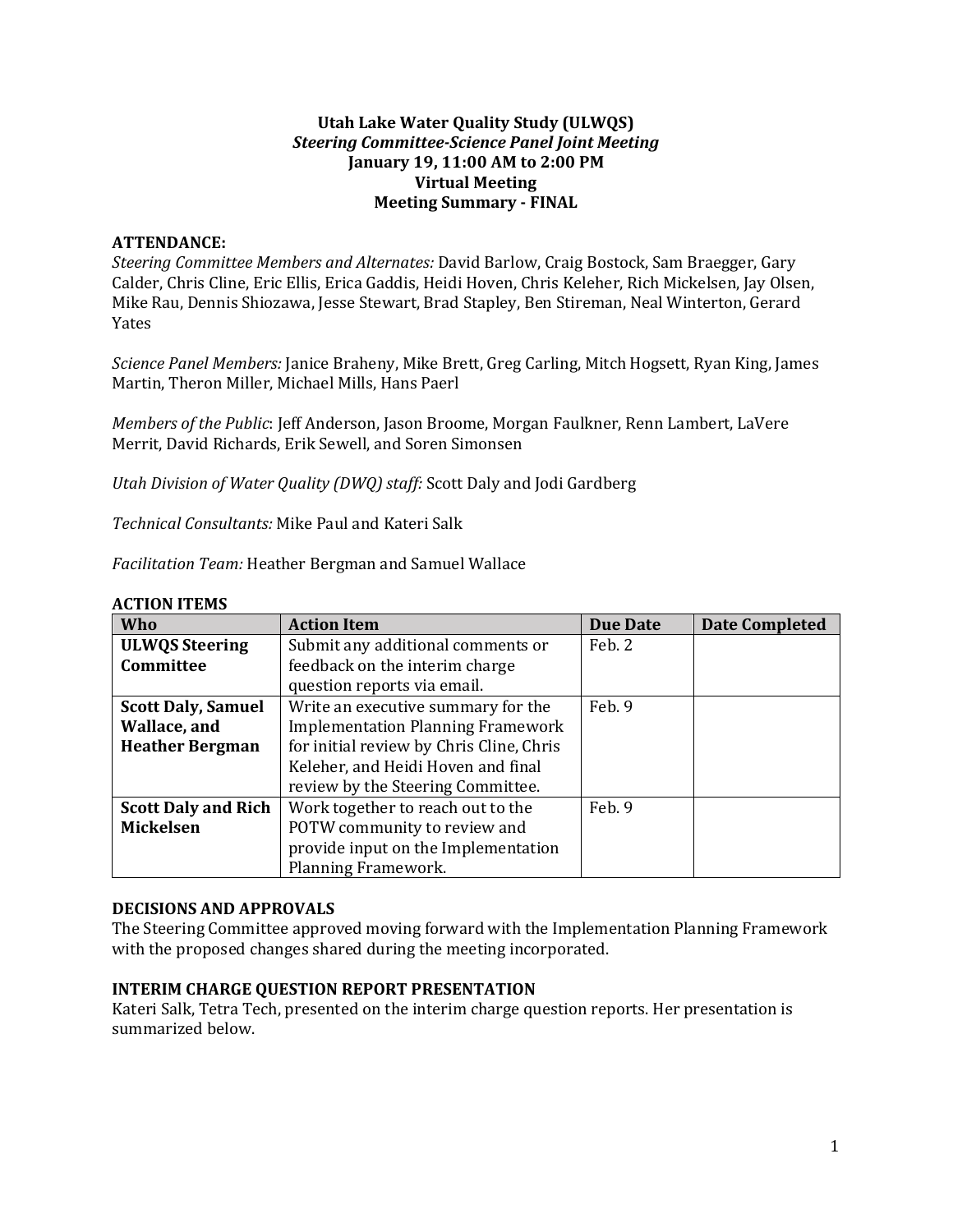# *Overview*

- The interim charge question report presentation and discussion goals are to 1) present the outcomes from the interim charge question reports and 2) facilitate Steering Committee and Science Panel interaction to ensure any Steering Committee questions are answered.
- Several years ago, the Steering Committee proposed four overarching questions about Utah Lake:
	- $\circ$  What was the historical condition of Utah Lake with respect to nutrients and ecology pre-settlement and along the historical timeline with consideration of trophic state shifts and significant transitions since settlement?
	- $\circ$  What is the current state of the lake with respect to nutrients and ecology?
	- o What additional information is needed to define nutrient criteria that support existing beneficial uses?
	- o Is there an improved stable state that can be reached under the constraints of current water and fishery management?
- The Science Panel developed 32 more detailed sub-questions based on the Steering Committee's four questions.
- The 32 questions were divided into six themes. Six Science Panel subgroups were formed to discuss and respond to the charge questions for each theme.
- As part of the evaluation of the charge questions, each subgroup described the evidence available for each question (i.e., data and studies). Each subgroup then evaluated the evidence type (e.g., literature, field observations, etc.), amount, quality (i.e., rigor with which the evidence was derived), and agreement (i.e., did the studies come to the same conclusion). Each Science Panel subgroup then used a matrix that accounts for the agreement and evidence (type, amount, and quality) to assign a confidence level to their responses.
- After evaluating the confidence for each response, the subgroups also had the option to evaluate each response's likelihood (i.e., the quantification of uncertainty). The likelihood evaluation was not conducted for this iteration of the charge question responses.

# *Interim Responses to the Charge Questions*

### *Historical Condition Charge Questions*

- A good amount of the evidence for the historical condition charge question responses came from the ULWQS commissioned paleolimnological studies and published literature.
- The Science Panel subgroup had high confidence (high amount, high quality) in their response on the presence and species of diatoms and macrophytes in the sediment cores.
- The Science Panel subgroup had high confidence (high amount, high quality) in their response on the historical change of Utah Lake from oligo-mesotrophic conditions to eutrophic conditions.
- The Science Panel subgroup had high confidence (high amount, quality, and agreement) in their response on the historic nutrient conditions in the sediment cores.
- The Science Panel subgroup had high confidence (high quality, medium amount, and high agreement) in their response on the historical water quality and trophic state of Utah Lake based on phytopigment and DNA evidence.
- The Science Panel subgroup had low confidence in their response on the nutrient regime of Utah Lake, assuming no inputs from human sources. Additional evidence from the EFDC/WASP model will help simulate conditions and provide evidence for this charge question.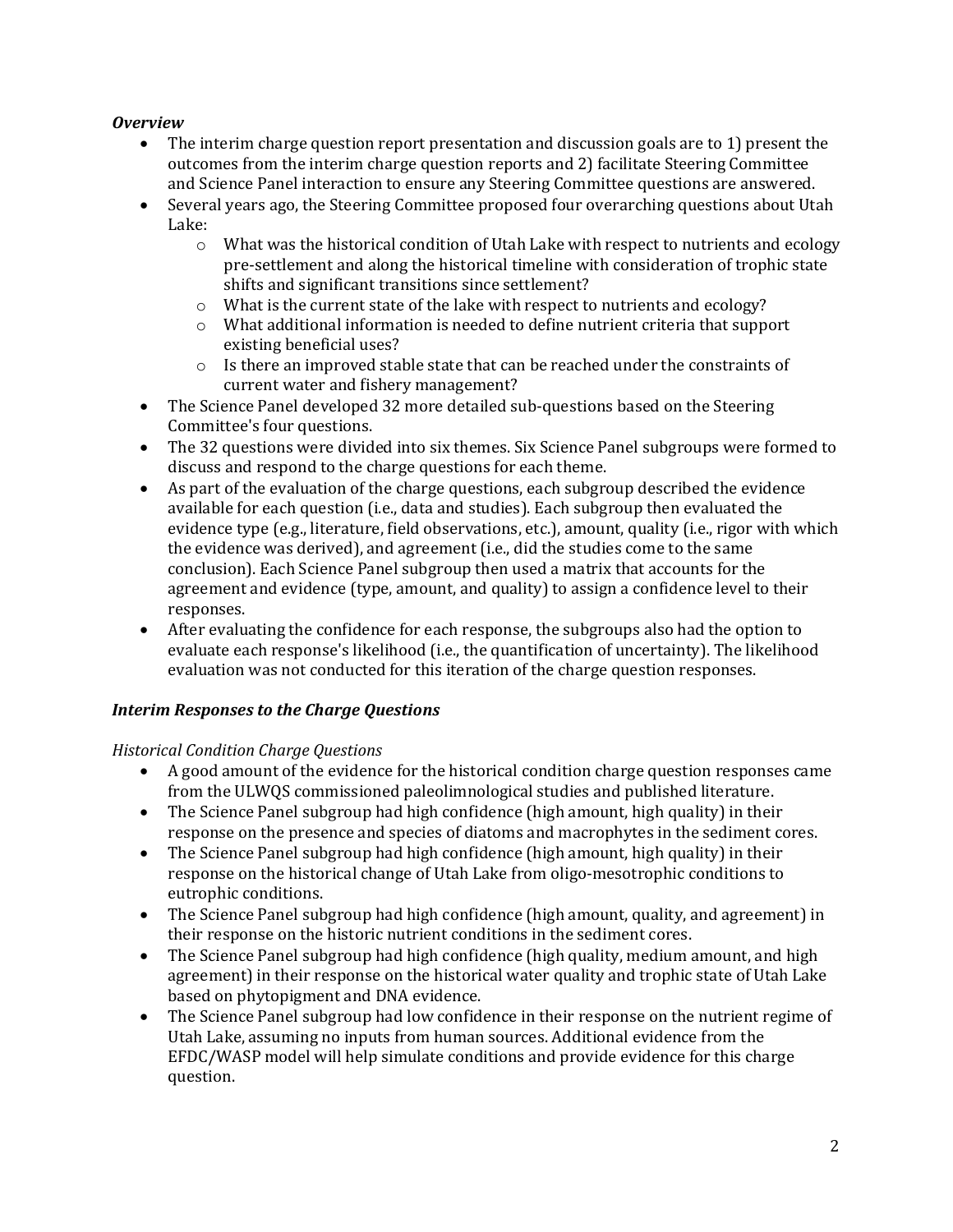### *Macrophytes and Diatoms Charge Questions*

- The Science Panel subgroup had medium confidence (medium amount, low-high quality, high agreement) in their response on the environmental requirements for present and historical macrophyte species.
- The Science Panel subgroup had medium confidence (low direct evidence and literature, high quality, high agreement) in the response on the role of lake drawdown on macrophyte recovery.
- The Science Panel subgroup had high confidence (high amount, med-high quality, high agreement) in their response on the relationship between carp, wind, and macrophytes on non-algal turbidity and nutrient cycling.
- The Science Panel subgroup had low confidence in their response on the shift to macrophyte-dominated state following nutrient reductions. The EFDC/WASP model will help simulate conditions and provide another line of evidence to help answer this charge question.

### *Sediment Charge Questions*

- The Science Panel subgroup had low confidence (low amount, high quality) in their response on calculating equilibrium phosphorus concentration between sediment and water column. More studies are forthcoming that will provide additional evidence to this charge question.
- The Science Panel subgroup had high confidence (high amount, quality, and agreement) in their response on sediment oxygen demand and nutrient release dynamics in Utah Lake.
- The Science Panel subgroup had medium confidence (limited evidence, high quality) in their response on the impact of stratification on anoxia and phosphorus release.

### *Harmful Algal Blooms (HABs) Charge Questions*

- The Science Panel subgroup had medium confidence (limited evidence, high quality) in their response on the spatial distribution of HABs and proximity to nutrient sources.
- The Science Panel subgroup had high confidence (robust evidence, high agreement) in their response on the nutrient and phosphorus limitation of primary production and HABs.
- The Science Panel subgroup had medium confidence (limited evidence, medium quality) in their response on the role of lake elevation on HABs.
- The Science Panel subgroup had medium confidence (evidence varies by constituent) on the role of other factors on HAB formation.
- The Science Panel subgroup had low confidence in their response on the role of calcite scavenging on phosphorus. More evidence is forthcoming for this question, particularly from the ongoing Phosphorus-Binding Study.
- The Science Panel subgroup had high confidence (robust evidence, high agreement, and quality) in their response on the relationship between light extinction and algae, total suspended solids, and turbidity.
- The Science Panel subgroup had high confidence in their response on the extent nutrient reductions can reduce HABs.

### *Aquatic Life Charge Questions*

- The Science Panel subgroup had medium confidence (limited evidence, high quality) in their response on the paleo record of carp over time.
- The Science Panel subgroup had medium confidence in the range of values for carp contribution to nutrient cycling but had low confidence in the mean value for carp contribution to nutrient cycling.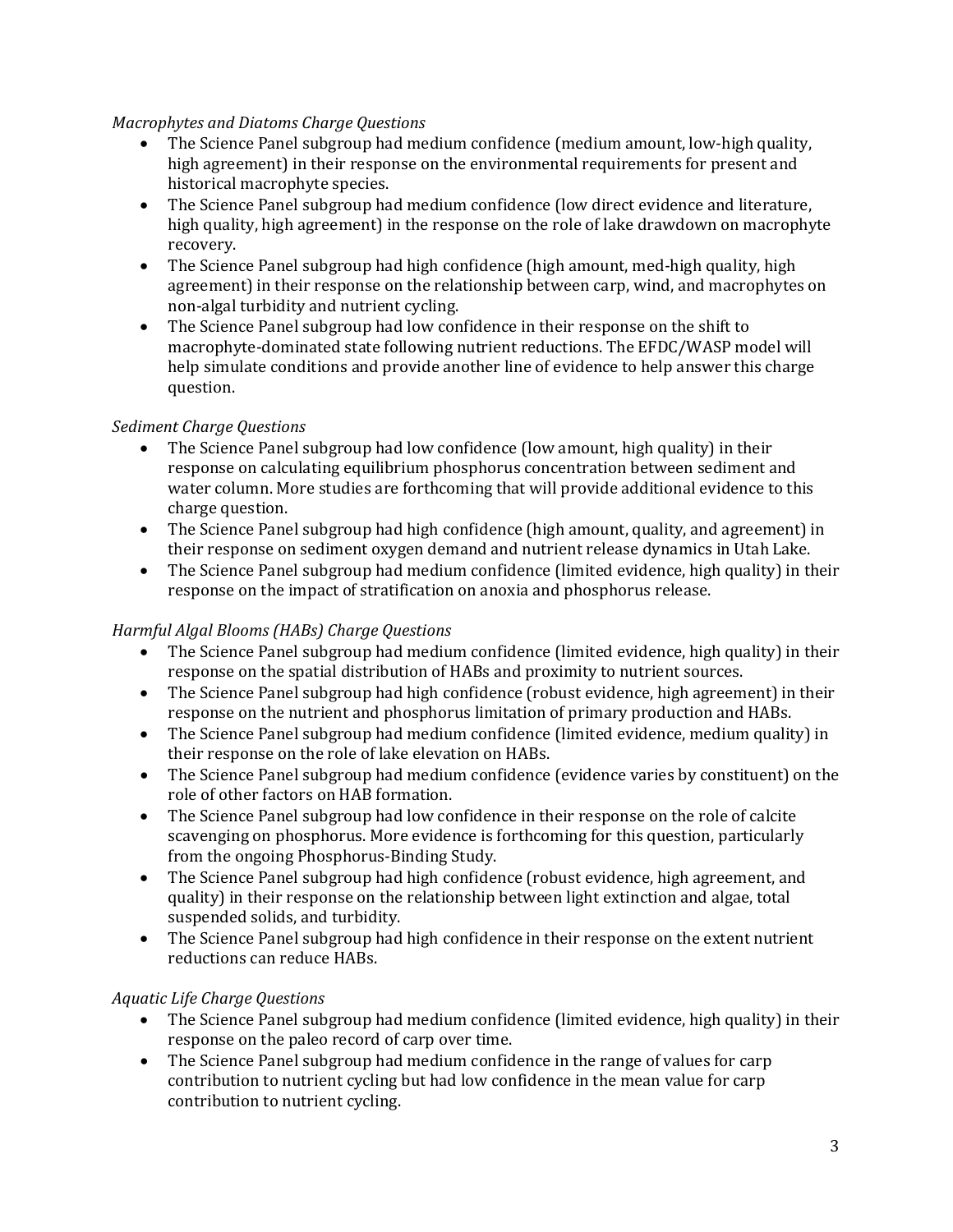- The Science Panel subgroup had high confidence (high amount, medium-high quality, high agreement) in their response on the impact of carp removal on macrophytes, nutrients, and water clarity.
- The Science Panel subgroup had low confidence in the relative impacts of wind and carp on non-algal turbidity but had medium confidence in their response on the overall impacts of wind and carp on non-algal turbidity. A limited amount of Utah Lake-specific analyses is available to respond to this question.
- The Science Panel subgroup had medium confidence (limited evidence, high quality) in their response on early life stages in Utah Lake. Parts of Utah Lake meet the needs of the early life stages of wildlife species, but more information is needed on the distribution of birds and fish to answer this question.
- The Science Panel subgroup lacked information to provide a response on which species are sensitive and need protection from nutrient impacts.

# *Criteria Development Charge Questions*

The criteria development charge question was "what additional information is needed to define nutrient criteria that support existing beneficial uses?" This charge question is unique from the other ones because it is not informed directly by studies and data. The subgroup responded to this charge question using the managemental goals table and technical framework approved by the Science Panel and Steering Committee. The management goals table identifies the assessment endpoint for each management goal. It also indicates whether the management goal is relevant to developing in-lake nitrogen and phosphorus criteria and whether the assessment endpoint is quantifiable given the available information. The Numeric Nutrient Criteria Technical Framework has a table that displays how each stressor-response relationship will be evaluated (by empirical stressor-response data and/or a mechanistic model output).

### *Future Studies and Next Steps*

- Forthcoming studies that will help improve the confidence to charge questions include:
	- o Lake model (EFDC-WASP)
	- o Watershed model (HSPF)
	- o Empirical stressor-response analysis
	- o Paleolimnological study
	- o Phosphorus binding study
	- o Littoral sediment study
	- o Limnocorral study
	- o Atmospheric deposition study
	- o Nutrient mass balance analysis
	- o FWS & USGS toxin study on aquatic life
	- o DWQ monitoring program additions
	- Food web model (being conducted by Dr. David Richards)<br>○ Multi-metric index of biological integrity study (MIBI) (bei
	- Multi-metric index of biological integrity study (MIBI) (being conducted by Dr. David Richards)
	- o Recreation survey
- These studies are all Utah-Lake-specific studies. As more studies are completed, the Science Panel will incorporate them to increase confidence. Once all the studies are completed, the remaining gaps in knowledge will be filled with literature-derived information.
- At today's meeting, Steering Committee members will have the opportunity to provide comments and considerations to guide Science Panel research, analysis, and final response development.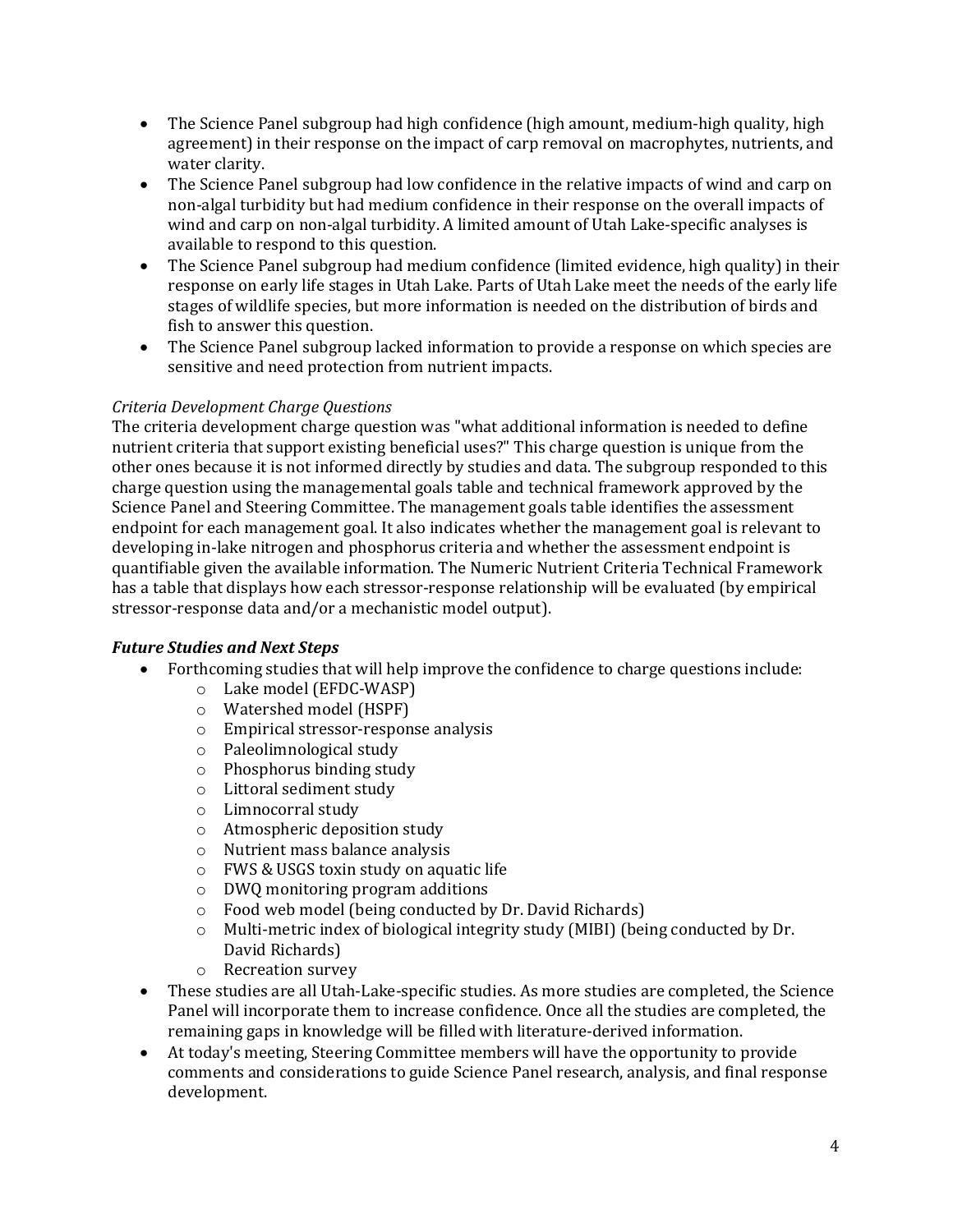• The expected timeline is to complete the remaining Science Panel studies during the first half of 2022. The goal is to complete the lake and watershed models by the end of 2022. Once the studies and models are completed, the Science Panel will update the charge question responses in 2023.

# *Steering Committee Clarifying Questions*

Steering Committee members asked clarifying questions about the charge question responses. Their questions are indicated in italics, with the corresponding response in plain text.

# *How does the Science Panel weigh varying findings from different studies in their confidence evaluation compared to an individual paper?*

- The strength of using a meta-analysis approach is that the evaluators can take various findings from different studies. If all the studies agree and use approved methods, the evaluators can have high confidence in the response. If there are different findings across studies, this approach allows the evaluators to weigh the findings (quality of evidence and number of sources that agree and disagree) to assess their confidence in the response. This approach accounts for individual studies and creates an unbiased way to assess individual studies.
- The scientific process allows science to be debated. The Science Panel is attempting to take the available studies, data, and research and put them into a meaningful format for policymakers. The confidence assessment is an approach that allows the Science Panel to wrestle with various uncertainties and disclose them upfront and clearly to policymakers.
- The Science Panel oversaw a Bioassay Study that looked into whether nitrogen and/or phosphorus were limiting in the control of algal blooms. The study concluded that nitrogen and phosphorus were both limiting but at different times of the year. Researchers used to think that either nitrogen or phosphorus was a limiting factor in the past. The literature has evolved to indicate that phosphorus and nitrogen can both be limiting but at different times in the year. The meta-analysis approach allows the Science Panel to account for recent studies and different methodologies to develop their response and assess their confidence.

### *What opportunities pop out to the Science Panel as the most important for controlling nutrients and algal blooms?*

- The Science Panel needs to better understand where the soluble and bioavailable forms of phosphorus and nitrogen in the lake are coming from. The Science Panel needs to do more research into phosphorus cycling and the presence of nitrogen-fixers to better understand nutrient dynamics in the lake.
- There are problems with HABs in Utah Lake, but the HABs situation would be much worst if Utah Lake was not good at sequestering phosphorus. Utah Lake has the inherent ability to sequester phosphorus above and beyond most lakes.

### *Has the Science Panel prioritized the studies based on how many questions they would address and how much uncertainty they would resolve?*

Many of the studies listed in the presentation are underway and proceeding simultaneously. Several years ago, the Science Panel identified knowledge gaps and the studies needed to fill those gaps. The Science Panel ranked those studies and came up with the list shared at today's meeting.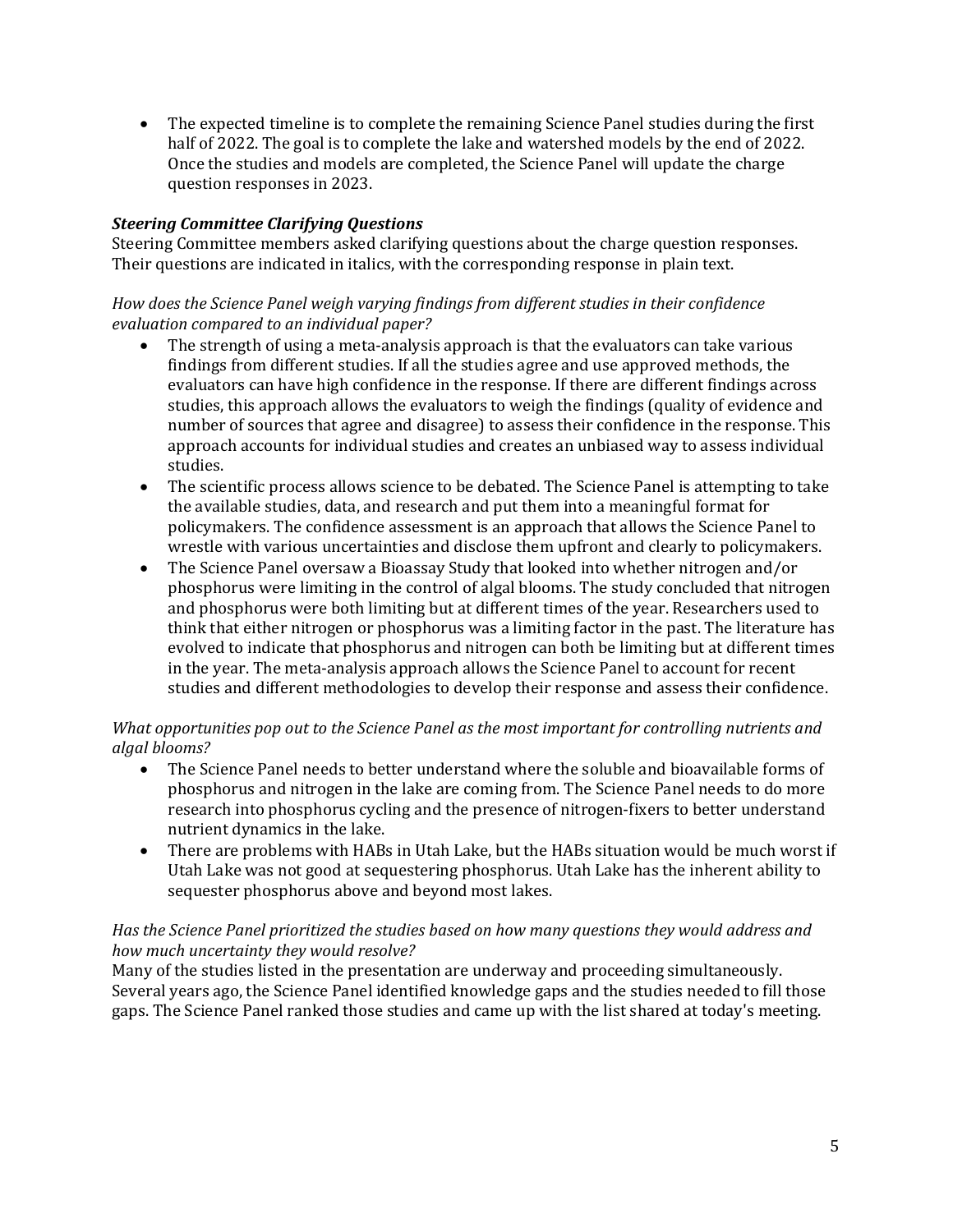### *The Steering Committee has discussed cyanotoxins a lot, but there are no responses related to cyanotoxins. Will the Science Panel be addressing that in the future?*

The relationship between algal biomass and toxicity can vary widely. Toxin production is not only subject to nutrients but also light, temperature, and the species composition of the cyanobacteria community. Overall, there is a direct relationship between nutrients and toxin potential; reducing the biomass of toxigenic algae will result in a reduction of the toxicity potential. A nutrient control strategy will ultimately have a beneficial effect for this reason.

### *The Science Panel is developing an in-lake and watershed model. Will the information from the ongoing studies be put into the model?*

- The Science Panel is not directly developing the model. They are working with Tetra Tech to develop the model.
- There are some outstanding variables that the Science Panel and Tetra Tech need to gather information on to develop the model. For example, one of the ongoing studies is looking at the issue of calcite sorption. This study will produce information that will inform model inputs.
- The Tetra Tech team is updating the modeling framework for simulating in-lake conditions. Those updates are underway, and the information from ongoing studies will be incorporated to the extent that it becomes available.

*The June Sucker Recovery Program has an interest in reestablishing macrophytes in Utah Lake. The Science Panel indicated they have low confidence in their response related to the shift to macrophytedominated state following nutrient reductions. What research is the Science Panel conducting to increase their confidence in their response?*

- The Timpanogos Special Service District (TSSD) is conducting a Limnocorral Study to address questions around reestablishing macrophytes in Utah Lake. This study involves adding subaquatic vegetation and carp to the limnocorrals to better understand macrophyte re-establishment. Dr. David Richards is also developing a food web model to provide information on this question.
- One of the output variables in the in-lake model is light intensity in the water column. Light intensity impacts macrophytes' ability to grow in Utah Lake. Understanding how nutrients impact light intensity in the water column will help provide information on macrophyte reestablishment in Utah Lake.

*The Science Panel presented a value for the average light penetration into the water column needed for macrophyte growth. The average seemed low, considering aquatic vegetation in the region has a lower tolerance for light penetration and turbidity. What species did the Science Panel use to calculate the average?*

The species evaluated for literature-derived light compensation points were: Ceratophyllum demersum, Elodea canadensis, Myriophyllum spicatum, Potamogeton pectinatus, Potamogeton praelongus. The range of vales was 3.5-45 μmol m-2 s-1. The mean +- standard deviation was 6.9 ± 1.9 μmol m-2 s-1.

*In the historical condition charge question responses, the Science Panel did not use the findings from a published study and used findings from an unpublished study. Should the Science Panel discount published studies because they did not use current methods and then cite unpublished studies?*

• The Science Panel commissioned the unpublished studies. It takes a lot of time to complete unpublished studies and have students publish their theses. For that reason, those studies are not published yet, but they are on their way to being published.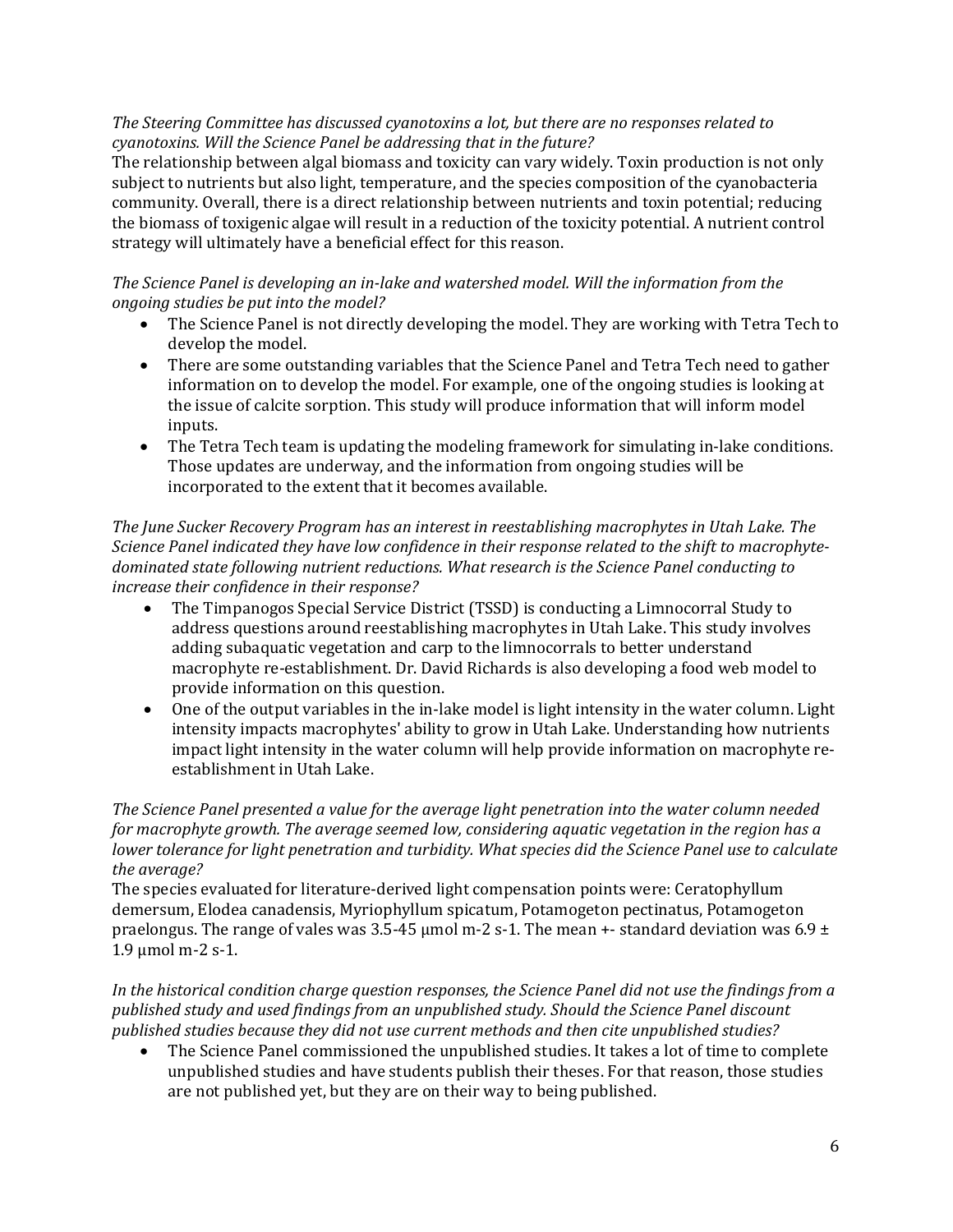• The Science Panel discounted one conclusion from one study. The conclusion from the study was related to sedimentation rate. This study did not use a particular method to date the sediment cores; instead, they made an estimate based on wiggle matching. The study concluded that the deposition rate was two centimeters per year, which is a very high rate. This sedimentation rate is not a reasonable estimate considering it is an order of magnitude higher than sediment deposition in any other lake.

#### *In the ULWQS Paleolimnological Study, how were the sediment cores dated to identify pre and post-1880 conditions? Does ash from the Geneva Steel plant provide a marker in the lake for the 1940s? Have any pollen studies been completed with cores? Water well drilling records could be informative for sediment core dating.*

- Researchers used two different methods to date the sediment cores: lead-210 and cesium dating. There was some record of lead-210 in the sediment cores even though deposition rates of lead-210 are low in this area. Additionally, due to the nuclear bomb testing in Nevada, researchers were able to use cesium data to improve their records. Researchers see a sharp transition around 1880 in their sediment cores, which ecologically coincided with the introduction of carp.
- A consulting laboratory is looking at pollen in the sediment cores, but they have not yet completed the pollen data record.

# *Do water levels and invasive species have any impact on sediment deposition?*

Carp can affect our sediment record. With all sediment proxies, there are younger sediments on top and older sediments on the bottom. Sediment disturbances can blur the distinction from year to year. Because of the continual disturbance of carp, there is more significant blurring in the sediment cores. Still, the impact of carp does not reverse the sediment deposition process.

### *Will reducing phosphorus and nitrogen have any real impact on the nutrients in the lake, or will phosphorus and nitrogen just be released from the sediment?*

- There are both external sources and internal sources (e.g., sediment release) of nutrients into Utah Lake. The sediments are internally recycling nutrients already there; the sediments are not a separate external source. Decreasing external sources of nitrogen and phosphorus into Utah Lake would likely decrease the amount of internal cycling in the long term.
- Utah Lake has a high capacity to sequester phosphorus in its sediment. Reducing the external inputs puts less phosphorus into the Utah Lake, and the capacity of the lake to store phosphorus should result in a linear reduction in in-lake nutrient concentrations.

# *If we reduce phosphorus and nitrogen coming into the lake, what is the timeline for the sediment phosphorus and nitrogen to impact the lake?*

- Dr. Mike Brett has been calculating the mass balance for Utah Lake. His calculations indicate that the timeline would be relatively short – a few years. The mass balance for a non-steady state system suggests that the lake should stabilize at a new equilibrium in five years or less.
- This timeline is similar to other systems. It takes about two years for the organic material to decompose and impact sediment fluxes. This system is complicated because the phosphorus is tied up in calcium and iron, which may be released under certain conditions.
- Climate is another factor to consider in the timeline. Cyanobacteria respond to changes to temperature, lake stratification, and other environmental factors. Cyanobacteria can store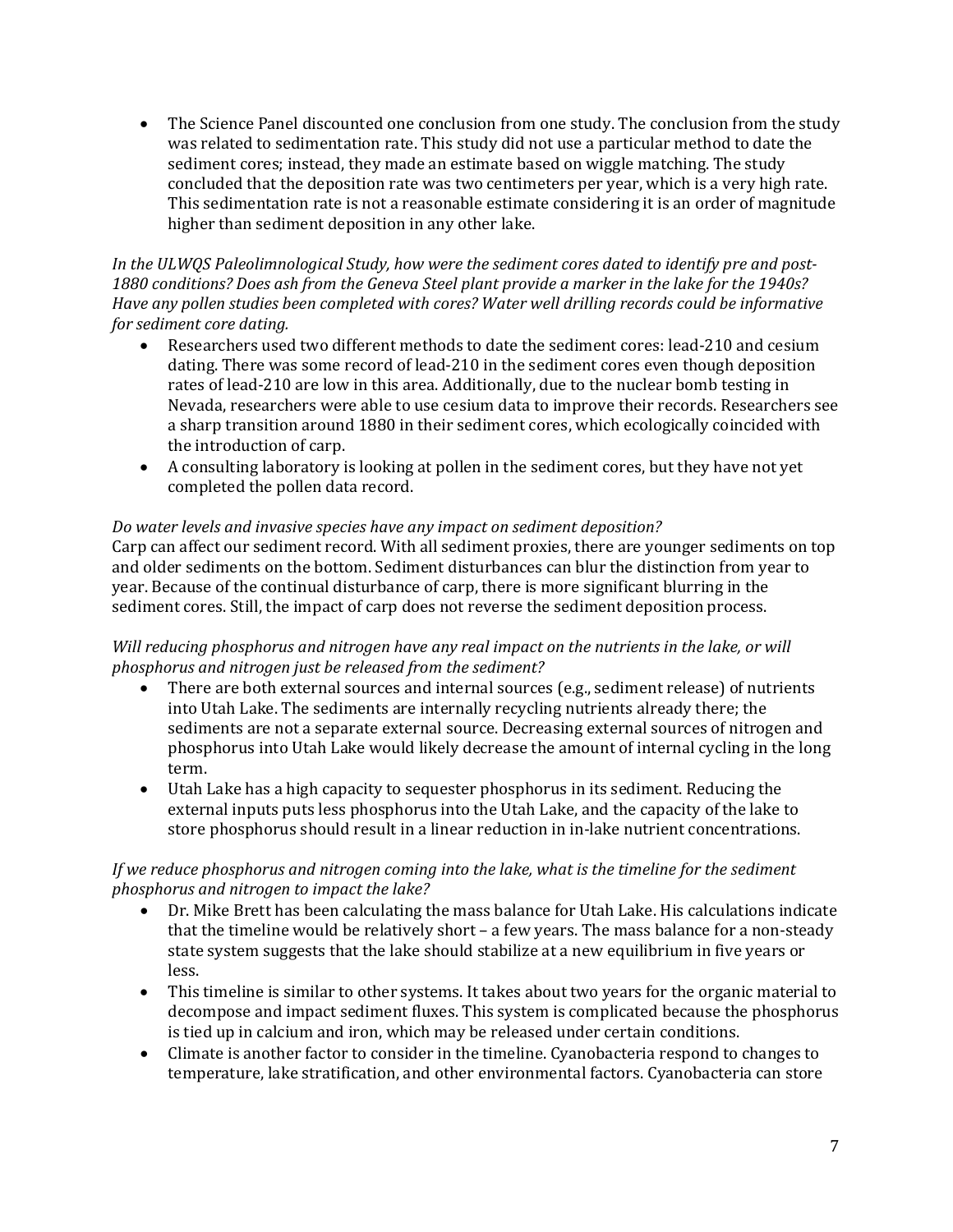nutrients and have a high capacity to go through lean times. The extent that the blooms will be reduced may lag behind the mass balance calculation.

- The Science Panel is still tackling what the new sediment equilibrium would look like in Utah Lake under different conditions. Under anaerobic conditions, the sediments in Utah Lake could release a large amount of phosphorus, but under aerobic conditions, the phosphorus may be re-sequestered.
- Goel and Carling found that as the water column phosphorus concentrations decreased, there was an additional phosphorus release from the sediment. There may be a delay in establishing a new equilibrium because of this dynamic.
- The Science Panel still needs to discuss how much phosphorus release comes from biological conditions versus chemical conditions. Phosphorus bound with iron would be released under anoxic conditions due to biological decomposition. On the other hand, phosphorus bound with calcium would be released by a large change in pH. The amount of iron-bound phosphorus is lower than the amount of calcium-bound phosphorus in Utah Lake.
- Following a HAB, organic matter settles on the sediments and decomposes. This decomposition can lead to the release of nutrients. Sometimes, burying the nutrient-rich sediment layer with less contaminated sediment prevents the organic matter from releasing nutrients from a nutrient-rich layer.
- The Science Panel still needs to discuss what they might expect regarding the timeline for establishing a new equilibrium.

*The sediment interim charge question report states frequent wind-driven resuspension brings surface sediments into contact with the water column. What does this dynamic look like in Utah Lake?* The relationship between wind shear and sediment resuspension will be included in the EFDC/WASP in-lake model. The model will help quantify the impacts of wind on sediment resuspension. Wind scenarios can be put into the model to estimate impacts. The amount of sediment resuspended depends on the sediment properties (e.g., characteristics, critical shear stresses). There will be some uncertainty associated with calculating sediment resuspension, but the modelers can conduct sensitivity analyses to determine a range of impacts.

### *What is the relationship between carp and nutrients?*

There is a lot of literature available on the excretion rate of fish and its impact on nutrient cycling, particularly carp. Carp recycle phosphorus and nitrogen in the lake from their consumption of benthic organisms. Carp is the most dominant fish in Utah Lake by biomass, so the amount of nutrient recycling from carp is large.

### *Is macrophyte recovery not happening because of nutrients?*

- Utah Lake is subject to large elevational changes. When lake elevation decreases, small macrophytes are exposed. The abrasion of the sand from wave action and ice in the winter impacts the ability of macrophytes to reestablish. The sediments themselves have plenty of nutrients for macrophyte growth.
- The reduction of light penetration in Utah Lake inhibits macrophyte growth. One potential change needed to facilitate macrophyte recovery is increased water clarity. Water clarity is impacted by sediment resuspension and phytoplankton growth. Reducing nutrients in the lake will reduce phytoplankton biomass and, in turn, may increase water clarify for light penetration.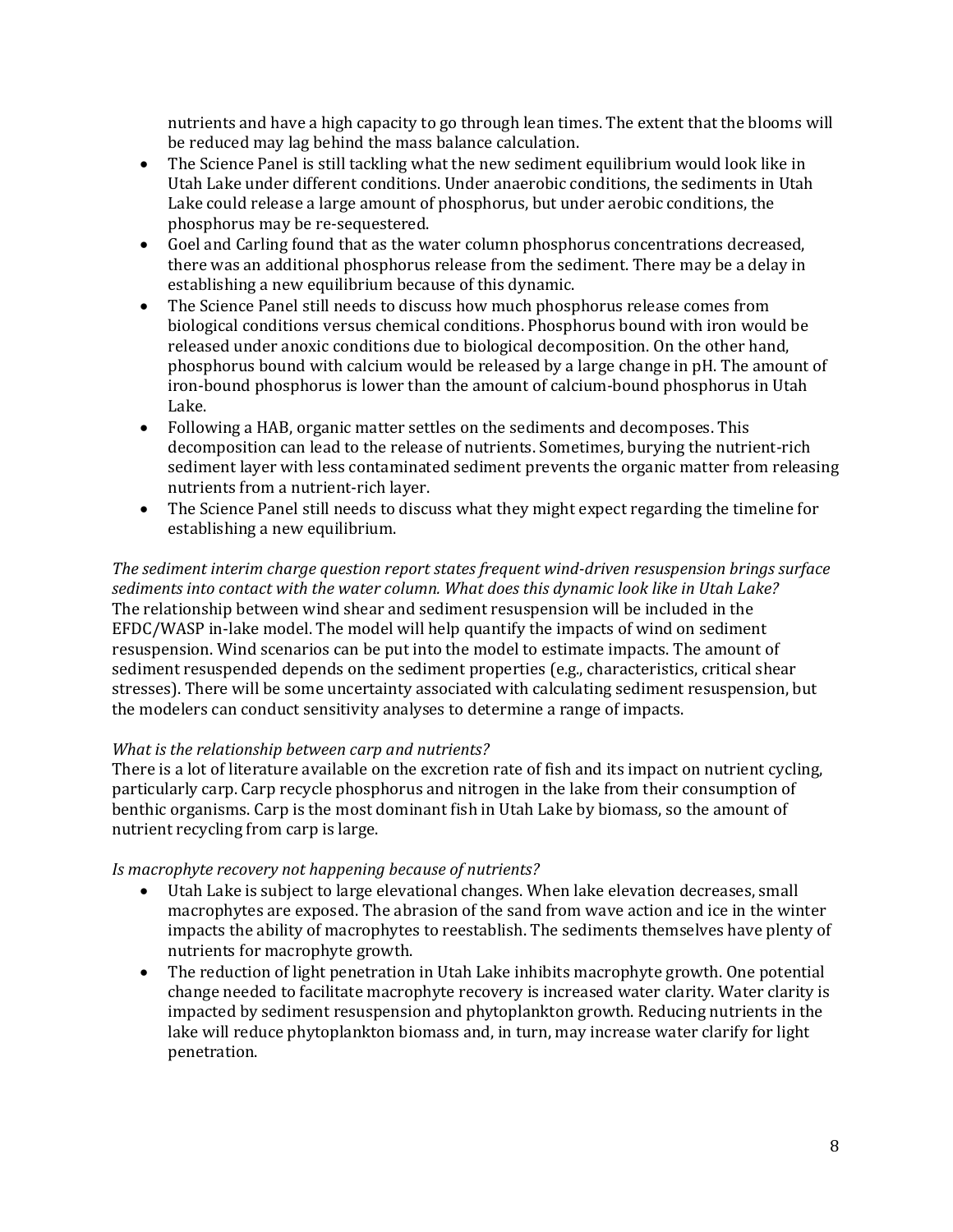*Is nitrogen removal easier than phosphorus because of the denitrification process?* Nitrogen is very mobile through the sediments and water column. Nitrogen concentrations can be reduced more quickly because it does not have the same sequestration dynamics as phosphorus.

#### *Public Clarifying Questions*

Members of the public asked clarifying questions on the interim charge question reports. The questions are indicated in italics, with corresponding responses in plain text.

*DWQ conducted copper and peroxide treatments to manage HABs. Dr. David Richards collected data on zooplankton and phytoplankton following those treatments that he can share with DWQ. Does the DWQ have reports or data on those treatments?*

The data on the phytoplankton response to those treatments came in just last week. The studies and data from DWQ are forthcoming.

*There is an emerging thought that benthic primary production shifted to water column production in the 1970s. Are there any perspectives from the Science Panel on this emerging thought?* The historical information indicates that the shift from an oligo-mesotrophic system to a eutrophic system occurred in the late 1800s. Dr. Janice Brahney may be able to provide a more specific perspective on this question in the future.

### *Science Panel Comments*

Science Panel members provided comments on the interim charge question reports. The comments are included below.

• Lake currents also influence the spatial distribution of HABs. While concentrations are found near treated wastewater inflow, lake currents can be important in the actual distribution of the blooms across the lake. Utah Lake is shallow, so wind-generated currents tend to follow a classical shallow lake pattern. While prevailing winds come from the southwest and northwest (depending on the season), daily canyon winds are very important. These are generated by the cool air in the higher elevations in the Wasatch Back. In the mornings, the cooler air flows down the canyons into Utah Valley. This is especially the case with Spanish Fork Canyon (see Hales 1940. Characteristics of prevailing winds at the Provo Municipal Airport. Proc UT Acad Sci 25:117-123). These morning winds generate a shallow water circulation pattern. An in-lake current flows across the lake from the east to the west, starting near the mouth of Provo Bay to the Knolls on the west side of the lake. There, the current splits into two longshore currents, one going south, the other going north—the northern longshore current flows to just south of Pelican Point, where it turns to the east. The south longshore current follows the western shore into Goshen Bay and leaves the shore near Mosida, forming a large, attached spit (known as Sucker Point by the Loys because they could always harvest suckers at that point). ERTS satellite images from the 1970s show strong phytoplankton blooms in August and September that follow these currents, especially the northern ones. I suspect that these are most important during highpressure periods. The formation of the shoreline beach structures near Pelican Point and Mosida indicate a long presence of this circulation pattern, and a second spit separating White Lake from Goshen Bay indicates similar circulation during a higher elevation of Utah Lake. Both the Provo airport and Spanish Fork airport will have more recent data on wind patterns which would allow long-term information on the role of canyon winds on lake circulation. The canyon winds may have weakened a bit in recent years. [\\*](#page-8-0)

<span id="page-8-0"></span><sup>\*</sup> This comment was submitted in writing via a Google Spreadsheet before the meeting. The comment was shared with the Science Panel and Steering Committee during the meeting break.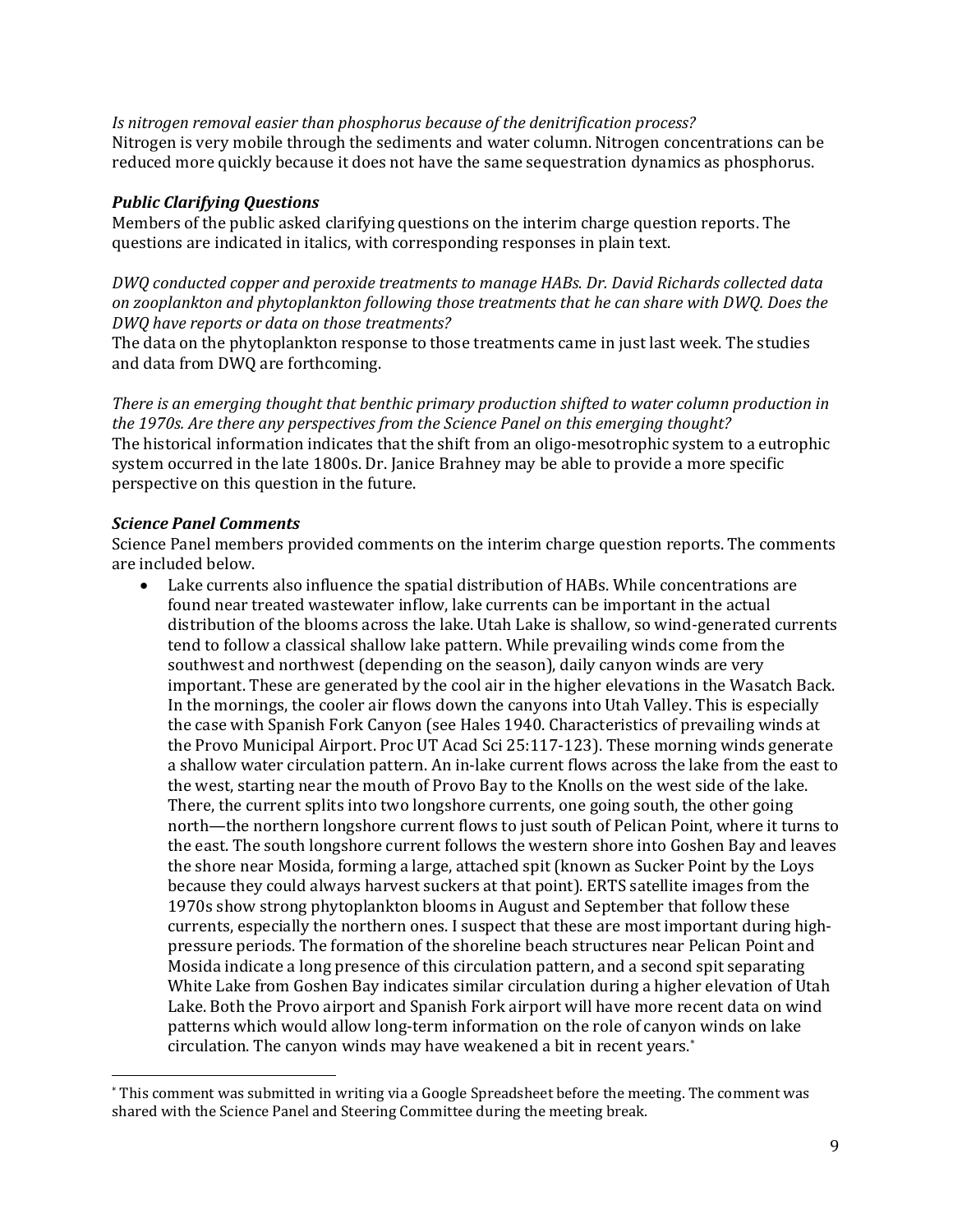### *Interim Charge Question Report Next Steps*

Steering Committee members can submit any additional comments or feedback on the interim charge question reports via email over the next two weeks.

#### **INTERIM CHARGE QUESTION REPORT KEY TALKING POINTS DISCUSSION**

Erica Gaddis, DWQ, will be giving a 20-minute presentation to the Utah State Legislature on water quality. Elected officials have asked her to summarize the state of the ULWQS and key findings. She will be using the interim charge question reports to pull together talking points. Steering Committee and Science Panel members discussed any key talking points to include in that presentation. Their comments are summarized below.

- The sooner nutrient inputs are reduced, the sooner there will be an improvement to Utah Lake. Because denitrification rates are lower than nitrification rates, reducing nitrogen inputs will have a mass balance effect on Utah Lake. The Bioassay Study suggests that reducing nitrogen concentrations will reduce algal biomass.
- One talking point should be that the relationships in Utah Lake are not linear. There is a lot of elasticity in how the system responds.
- A statement as to where the process is in terms of completion (e.g., how many more years to do the remaining studies and complete the remaining process, what year a decision might be made) would be helpful to the legislators and public.

### **IMPLEMENTATION PLANNING FRAMEWORK PROPOSED CHANGES OVERVIEW**

Scott Daly, DWQ, incorporated several changes to the Implementation Planning Framework based on Steering Committee feedback during their December 14 meeting and one comment made by a Steering Committee member between the December 14 meeting and this meeting. Scott shared the proposed changes with meeting participants. His comments are summarized below.

- The Implementation Planning Framework is a planning document that the Steering Committee has been working on to guide Phase III (the implementation phase) of the ULWQS. Phase III will occur in parallel to Phase II (development of the numeric nutrient criteria) of the ULWQS. The Science Panel has not directly engaged with the framework until this meeting.
- The framework was developed with input from the publicly owned treatment works (POTW) community and the Steering Committee. The draft Implementation Planning Framework was shared with the Steering Committee and discussed during their December 14 meeting.
- The only change made to the introduction section of the Implementation Planning Framework is the addition of a figure to show the different elements of Phase II and Phase III of the ULWQS and how they will occur simultaneously.
- Phase II of the ULWQS includes the Science Panel research program, development of the inlake and watershed models, and development of the numeric nutrient criteria. The *Phase II Work Element* section was modified to indicate that the final product of Phase II is the Numeric Nutrient Criteria Technical Support Document. The Numeric Nutrient Criteria Technical Support Document will incorporate all the analyses identified in the Numeric Nutrient Criteria Technical Framework. The Science Panel and Steering Committee will take the results from the document and develop a nitrogen and phosphorus numeric nutrient criteria recommendation that meets management goals. The expected timeline for developing the numeric nutrient criteria was modified to indicate that the expected end date is June 2023.
- At the December 14 meeting, Steering Committees discussed "how clean is clean." This language was added to the framework.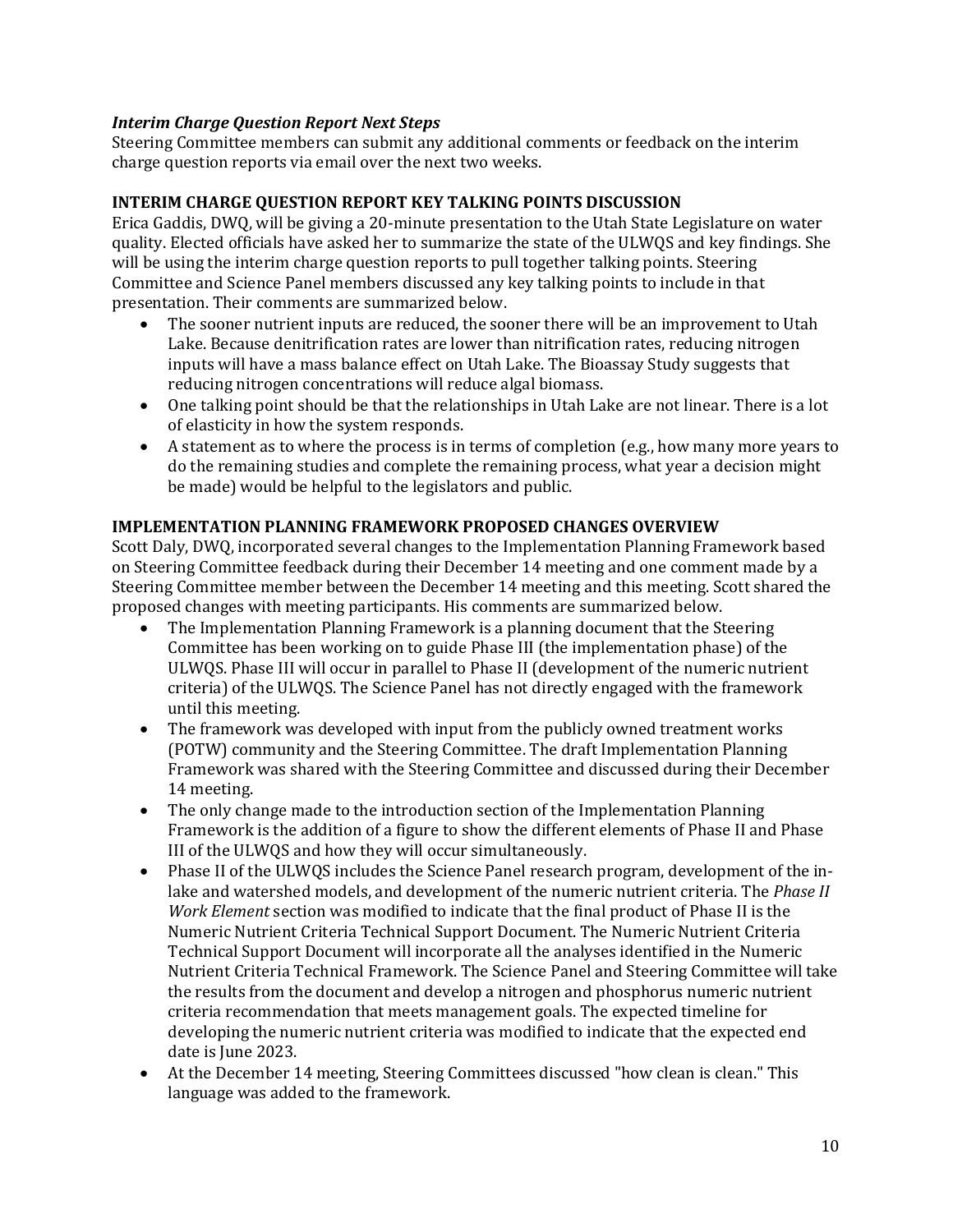- No changes were made to the *Build Partnerships* section of the framework.
- The *Watershed Characterization* section lays out the process for identifying non-point and point sources in the watershed and how much loading is coming from them. This section was modified to explicitly mention internal nutrient cycling as an in-lake source of nutrients. A reference to climate-related impacts, including drought and fire, was added as a source to assess, as well. The section was also modified to reference the years 2040 and 2060 as appropriate planning horizons for evaluating future growth and land-use scenarios. This section also mentions that part of the implementation planning process involves quantifying loading under reference conditions without anthropogenic influence.
- The *Assess Potential Nutrient Management Implementation Strategies section lays out the* process for identifying potential nutrient implementation management strategies for significant sources. A fifth scenario (to be determined mg L-1 total phosphorus and to be determined mg L-1 total inorganic nitrogen representing the limit of technology) was added as a point source planning scenario. This section was also modified to specifically reference the assessment of in-lake and ecological restoration scenarios to identify solutions for addressing *in-lake* phosphorus and nitrogen. Lastly, this section was modified to indicate that the Steering Committee will assess the potential to preserve dedicated perennial instream flows to the Great Salt Lake System as part of the implementation planning process.
- The *Permit Implementation* section was modified to indicate the correct year (2022) as the start date for the work. The section was also modified to indicate that the Steering Committee, DWQ, and ULWQS technical support contractors will discuss the parameters and effluent quantity (e.g., load versus concentration) to be included in a Utah Pollutant Discharge Elimination System (UPDES).
- No changes were made to the *Cost and Feasibility* section.
- The *Assemble the Implementation Program* section was modified to outline a more deliberative monitoring and adaptive management process. The description is still general, so the Steering Committee and Science Panel will need to have further in-depth discussions on monitoring and adaptive management in the future.
- In Appendix A of the document, which provides a summary of Steering Committee and POTW comments, a Steering Committee member had a question about what was meant by the term "entity." A clarification was added to the summary that the term "entity" was discussed at the August 5 POTW meeting and referred to individual POTW facilities.

# *Steering Committee Clarifying Questions*

Steering Committee members asked clarifying questions about the Implementation Planning Framework. Their questions are indicated in italics with corresponding responses in plain text.

### *How will the Science Panel engage in the implementation planning process?*

The document does not explicitly identify how the Science Panel will engage in the process. The Steering Committee has the option to check in with the Science Panel for their expertise as needed. At the beginning of the process, the Steering Committee has an action item to consider how to pull expertise and technical support into the implementation planning process.

### *Steering Committee Comments*

Steering Committee members provided comments on the proposed changes to the Implementation Planning Framework. Their comments are summarized below.<br>• Row 8 in the Build Partnership Section refers to the ULN

• Row 8 in the Build Partnership Section refers to the ULWQS Public Engagement Communication Plan. There is also a link to the plan in the document. When the plan was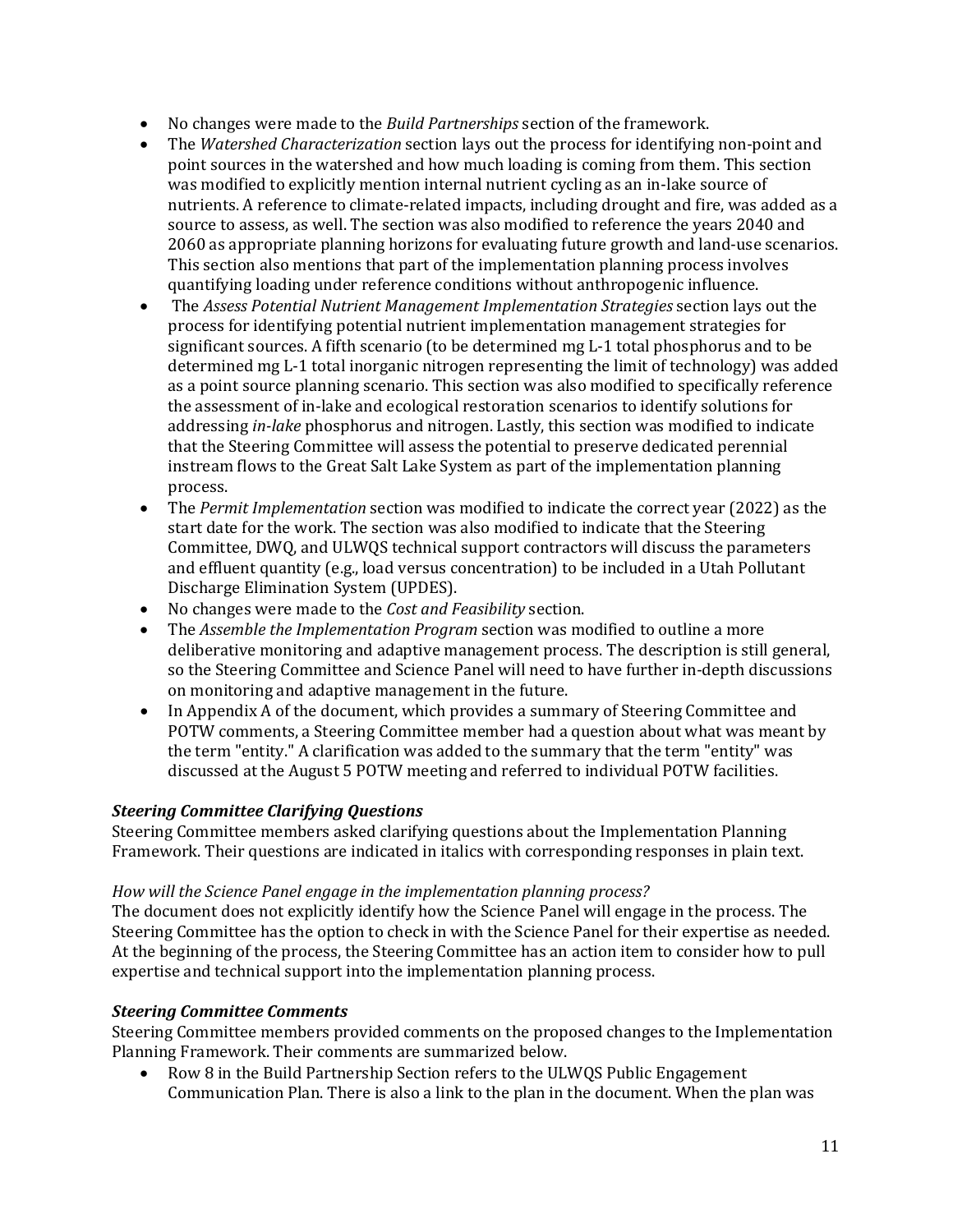developed, the Steering Committee decided that they did not have enough information to begin engaging the public. The inclusion of this plan in the Implementation Planning Framework does not commit the Steering Committee to use that plan in public engagement efforts. The Implementation Planning Framework commits the Steering Committee to engage with the public, but what that effort looks like will have to be a subject of future Steering Committee discussions.

• As part of the adaptive management discussion, there should be a bullet that explicitly calls out the need to review the program on a five-year cycle to identify what is working well, what is not working well, and where there are opportunities for improvements. A bullet was added to the Implementation Planning Framework explicitly identifying a "five-year review cycle" for the implementation program.

# *Public Comments*

Members of the public commented on the Implementation Planning Framework. Their comments are summarized below.

• Using the term "reference conditions without anthropogenic influence" does not account for the impacts that Native Americans had on the lake pre-Mormon settlement. The document should use another term that does not imply there were no anthropogenic influences per-Mormon settlement.

# *Implementation Planning Framework Next Steps*

- Scott Daly, Samuel Wallace, and Heather Bergman will write an executive summary for the Implementation Planning Framework for review by Chris Cline, Chris Keleher, and Heidi Hoven. Steering Committee members will then review the executive summary for approval.
- The Implementation Planning Framework should be brought to the POTW community for their input. Rich Mickelsen and Scott Daly will work together to reach out to the POTW community to review and provide input on the Implementation Planning Framework.
- At the next Steering Committee meeting, members will discuss implementing the Implementation Planning Framework. One of the discussion topics will be how to generate the resources needed to put the Implementation Planning Framework into action. They will also need to discuss if the Steering Committee will complete some elements of the implementation process in subgroups.
- The Steering Committee participants agreed to move forward with the Implementation Planning Framework with the proposed changes incorporated.

### **NEXT STEPS**

- The Utah Governor is looking to allocate funding for water quality improvement projects on Utah Lake. The Science Panel and Steering Committee should provide input on what projects the funding should be allocated towards at a future meeting.
- The Science Panel should expect to meet in mid-February to discuss the watershed modeling effort and stressor-response analyses. Science Panel members should also plan on having a meeting in late February to mid-March to discuss atmospheric deposition and develop a recommendation for an atmospheric deposition loading value.
- The Steering Committee should expect to meet in late February to discuss the next steps for the Implementation Planning Framework.